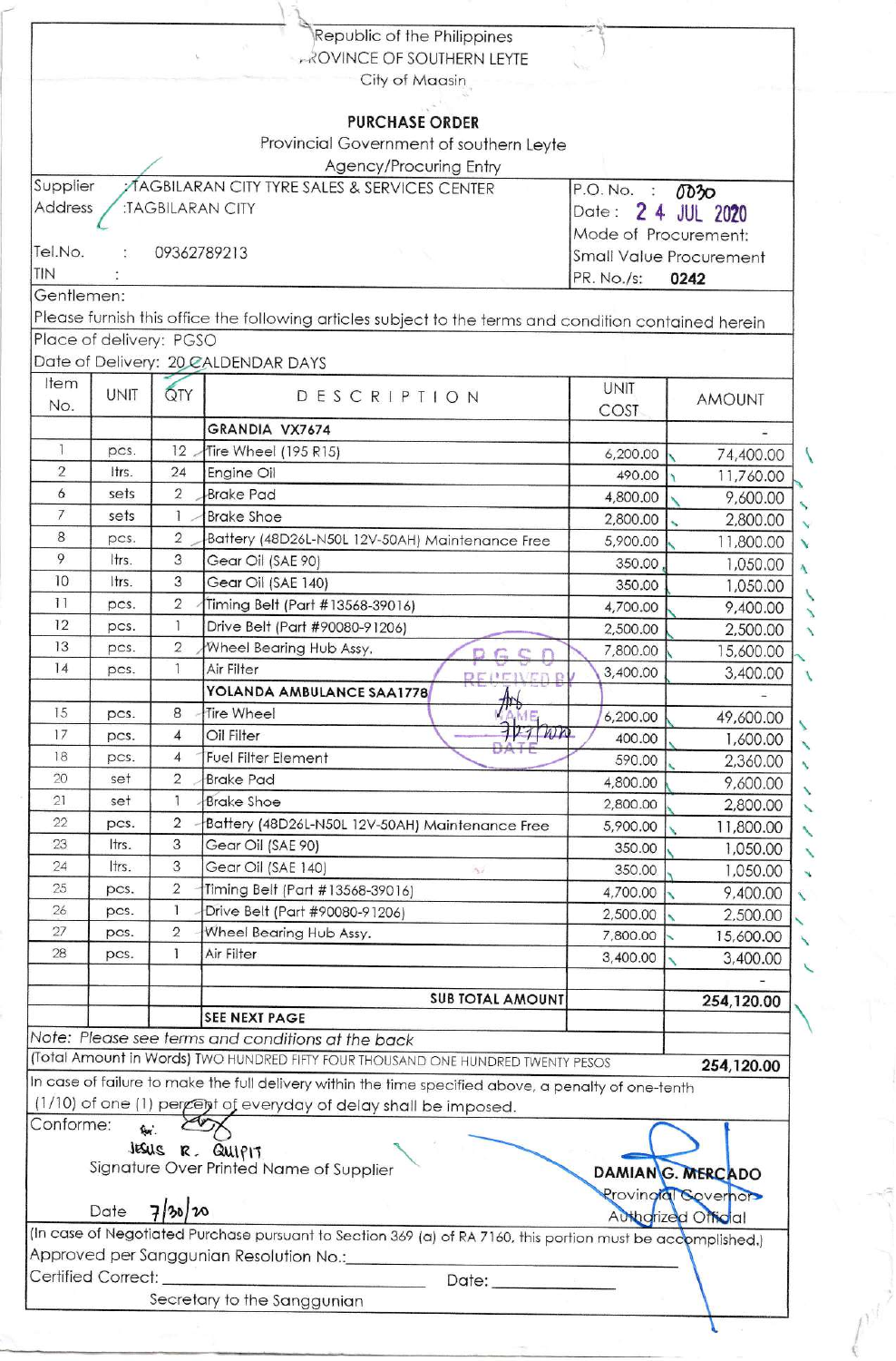|                   |                           | $\Delta_{\rm c}$    | Republic of the Philippines                                                                                 |                      |                                |
|-------------------|---------------------------|---------------------|-------------------------------------------------------------------------------------------------------------|----------------------|--------------------------------|
|                   |                           |                     | PROVINCE OF SOUTHERN LEYTE<br>City of Maasin                                                                |                      |                                |
|                   |                           |                     |                                                                                                             |                      |                                |
|                   |                           |                     | <b>PURCHASE ORDER</b>                                                                                       |                      |                                |
|                   |                           |                     | Provincial Government of southern Leyte                                                                     |                      |                                |
|                   |                           |                     | Agency/Procuring Entry                                                                                      |                      |                                |
| Supplier          |                           |                     | : TAGBILARAN CITY TYRE SALES & SERVICES CENTER                                                              | P.O. No. : 0030      |                                |
| <b>Address</b>    | Date:<br>:JAGBILARAN CITY |                     |                                                                                                             |                      | 2 4 JUL 2020                   |
|                   |                           |                     |                                                                                                             | Mode of Procurement: |                                |
| Tel.No.           |                           | 09362789213         |                                                                                                             |                      | <b>Small Value Procurement</b> |
| TIN<br>Gentlemen: |                           |                     |                                                                                                             | PR. No./s:           | 0242                           |
|                   |                           |                     | Please furnish this office the following articles subject to the terms and condition contained herein       |                      |                                |
|                   | Place of delivery: PGSO   |                     |                                                                                                             |                      |                                |
|                   |                           |                     | Date of Delivery: 20 CALDENDAR DAYS                                                                         |                      |                                |
| Item              |                           |                     |                                                                                                             | <b>UNIT</b>          |                                |
| No.               | <b>UNIT</b>               | QTY                 | DESCRIPTION                                                                                                 | COST                 | <b>AMOUNT</b>                  |
|                   |                           |                     | <b>FORD TANSIT AMBULANCE 31928</b>                                                                          |                      |                                |
| 29                | pcs.                      | 8                   | Tire wheel (215/75 R16)                                                                                     | 7,800.00             | 62,400.00                      |
| 30                | ltrs.                     | 24                  | Engine Oil (SAE 15W-40)                                                                                     | 480.00               | 11,520.00                      |
| 31                | pcs.                      | $\overline{4}$      | Oil Filter Element                                                                                          | 1,050.00             | 4,200.00                       |
| 32                | pcs.                      | 10                  | Fuel Filter # AC199176AA                                                                                    | 830.00               | 8,300.00                       |
| 33                | gal                       | Ť                   | <b>Engine Coolant</b>                                                                                       | 900.00               | 900.00                         |
| 34<br>35          | set<br>set                | 5<br>5              | <b>Brake Pad (Front)</b><br><b>Brake Pad (Rear)</b>                                                         | 1,800.00<br>1,600.00 | 9,000.00<br>8,000.00           |
| 36                | ltrs.                     | 4                   | Gear Oil (SAE 90)                                                                                           | 350.00               | 1,400.00                       |
| 37                | ltrs.                     | $\overline{4}$      | Gear Oil(SAE 140)]                                                                                          | 350.00               | 1,400.00                       |
| 38                | pcs.                      | 2                   | Battery (7C19-10655-Am 12V/70AH/125RC)                                                                      | 7,900.00             | 15,800.00                      |
|                   |                           |                     | <b>FORD TRANSIT AMBULANCE 31927</b>                                                                         |                      |                                |
| 39                | pcs.                      | 8                   | Tire Wheel( 215/75 R16)                                                                                     | 7,800.00             | 62,400.00                      |
| 40                | ltrs.                     | 24                  | Engine Oil (SAE 15W-40)                                                                                     | 480.00               | 11,520.00                      |
| 41                | pcs.                      | $\overline{A}$      | Oil Filter Element                                                                                          | 1,050.00             | 4,200.00                       |
| 42                | pcs.                      | 10                  | RECEIVED BY<br>Fuel Filter # AC199176AA                                                                     | 830.00               | 8,300.00                       |
| 43                | gal                       | T.                  | <b>Engine Coolant</b>                                                                                       | 900.00               | 900.00                         |
| 44                | set                       | 5                   | antelt<br>Brake Pad (front)                                                                                 | 1,800.00             | 9,000.00                       |
| 45                | set                       | 5                   | <b>Brake Pad(rear)</b><br>DATE                                                                              | 1,600.00             | 8,000.00                       |
| 46<br>47          | ltrs.<br>Itrs.            | 6                   | Gear Oil (SAE 90)                                                                                           | 350.00               | 2,100.00                       |
| 48                | pcs.                      | 6<br>$\overline{2}$ | Gear OI (SAE 140)<br>Battery (7C19-10655-Am 12V/70AH/125RC)                                                 | 350.00<br>7,900.00   | 2,100.00<br>15,800.00<br>X     |
|                   |                           |                     | <b>TOYOTA PICK-UP 401</b>                                                                                   |                      |                                |
| 49                | ltrs.                     | 60                  | Engine Oil                                                                                                  | 350.00               | 21,000.00                      |
| 50                | pcs.                      | 12                  | <b>Tire Wheel</b>                                                                                           | 4,300.00             | 51,600.00                      |
| 51                | set                       | $\overline{2}$      | <b>Brake Pad</b>                                                                                            | 4,800.00             | 9,600.00                       |
| 52                | set                       | 2                   | <b>Brake Shoe</b>                                                                                           | 2,900.00             | 5,800.00                       |
|                   |                           |                     | <b>SEE NEXT PAGE</b>                                                                                        |                      |                                |
|                   |                           |                     | <b>SUB TOTAL AMOUNT</b>                                                                                     |                      | 335,240.00                     |
|                   |                           |                     | Note: Please see terms and conditions at the back                                                           |                      |                                |
|                   |                           |                     | (Total Amount in Words) THREE HUNDRED THIRTY FIVE THOUSAND TWO HUNDRED FORTY PESOS                          |                      | 335,240.00                     |
|                   |                           |                     | In case of failure to make the full delivery within the time specified above, a penalty of one-tenth        |                      |                                |
| Conforme:         |                           |                     | (1/10) of one (1) percept of everyday of delay shall be imposed.                                            |                      |                                |
|                   |                           | for.                |                                                                                                             |                      |                                |
|                   |                           |                     | <b>JESUS R. Quipty</b><br>Signature Over Printed Name of Supplier                                           |                      | DAMIANG. MERCADO               |
|                   |                           |                     |                                                                                                             |                      | Provincial Governor            |
|                   | Date                      | 7/70/v              |                                                                                                             |                      | <b>Authorized Official</b>     |
|                   |                           |                     | (In case of Negotiated Purchase pursuant to Section 369 (a) of RA 7160, this portion must be adcomplished.) |                      |                                |
|                   |                           |                     |                                                                                                             |                      |                                |
|                   |                           |                     | Approved per Sanggunian Resolution No.:                                                                     |                      |                                |

Secretary to the Sanadunian